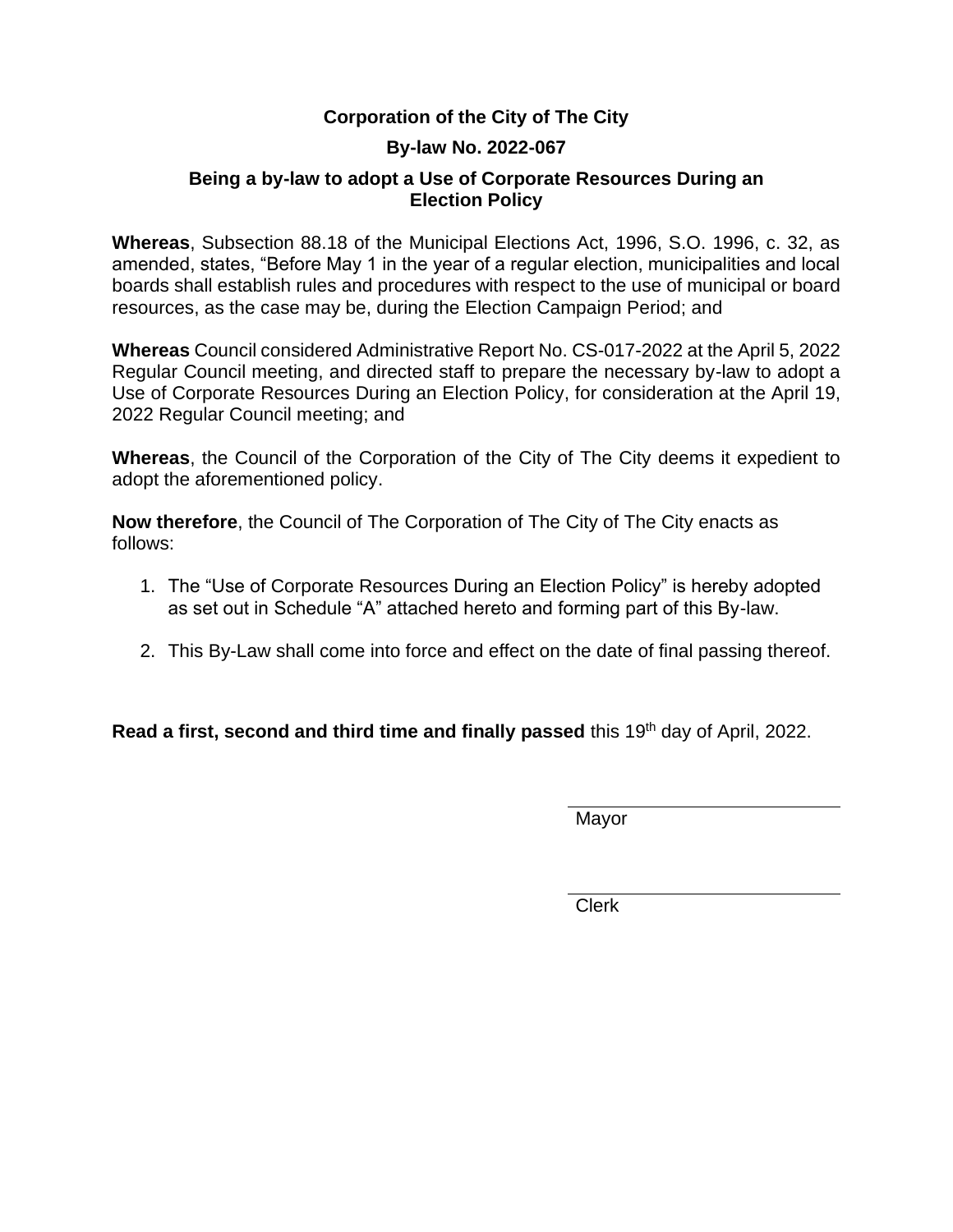

## Schedule "A" to

# **By-law No. 2022-067**

## **Adopt a Use of Corporate Resources During an Election Policy**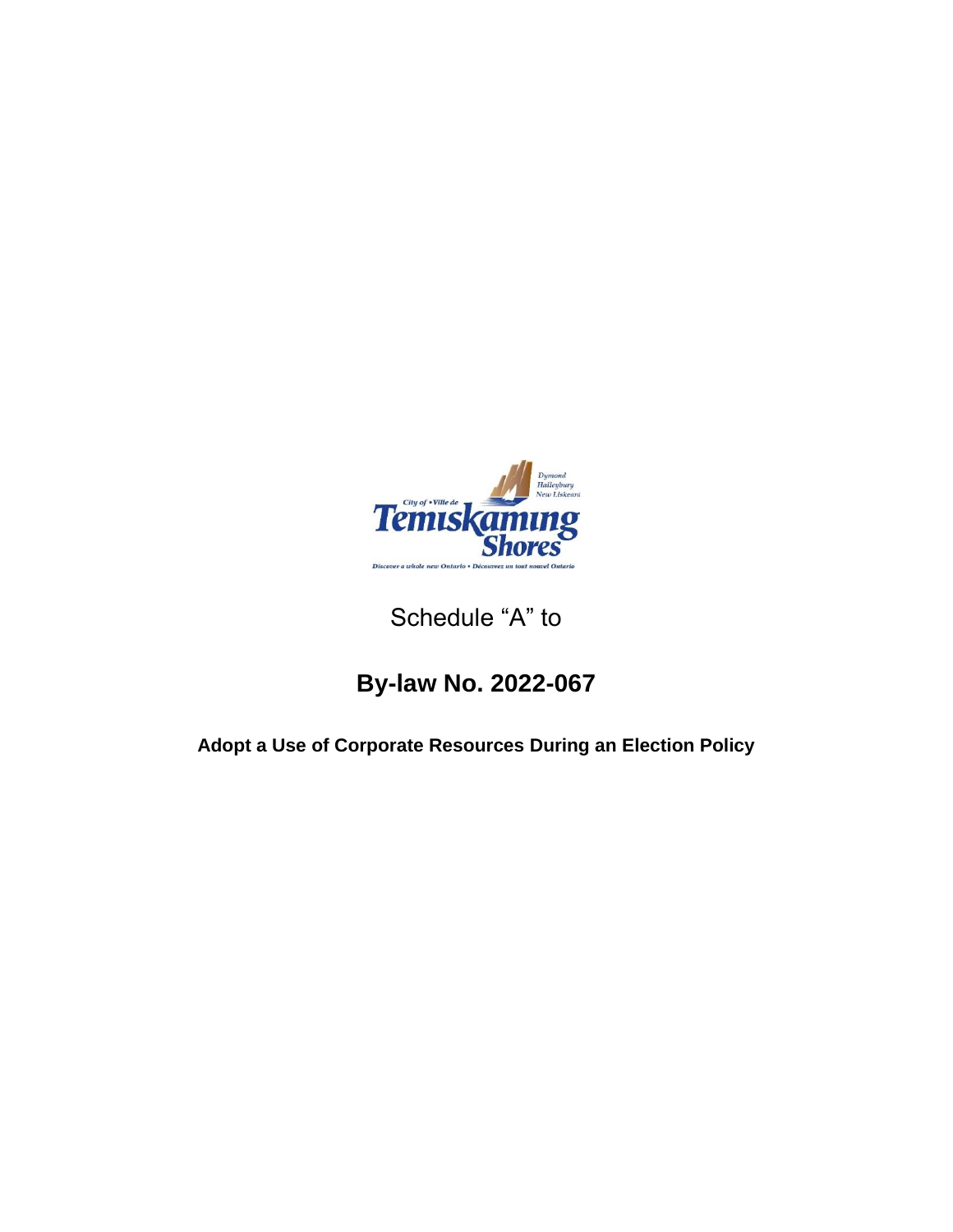### **City of Temiskaming Shores Use of Corporate Resources During and Election Policy**

#### **1. Policy Statement**

The Corporation of the City of Temiskaming Shores and its local boards and committees are committed to ensuring accountable and transparent election practices relating to the use of Corporate Resources.

In compliance with Section 88.18 of the Municipal Elections Act, 1996, S. O. 1996, Chapter 32, as amended, before May 1 in the year of a regular election, municipalities and local boards shall establish rules and procedures with respect to the use of municipal or board resources, during the Election Campaign Period.

#### **2. Purpose**

The purpose of this policy is:

- (i) to establish guidelines for Members of Council, Candidates, Registered Third Parties in a municipal election and school board election, and Municipal Employees on the appropriate use of Corporate Resources during the Election Campaign Period to protect the interests of both the Members of Council and the City of Temiskaming Shores; and
- (ii) to ensure transparent, accountable and equitable practices during elections.

#### **3. Scope**

This policy is applicable to all Members of Council, Candidates, Registered Third Parties in a municipal election, and Municipal Employees. This policy shall be in effect during an Election Campaign Period, including by-elections.

#### **4. Definitions**

For the purpose of this policy,

- (i) "The Act" means the Municipal Elections Act, 1996, S. O. 1996, Chapter 32, as amended, and includes any regulation made there under.
- (ii) "Campaign Related Materials" means materials that promote or oppose the candidacy of a person for elected office, or a question on the ballot, and includes, but is not limited to the distribution of materials (paper and electronic), advertising (including any form of electronic advertising), any form of promotion and/or communications (including by means of social media, website), display of signage, etc.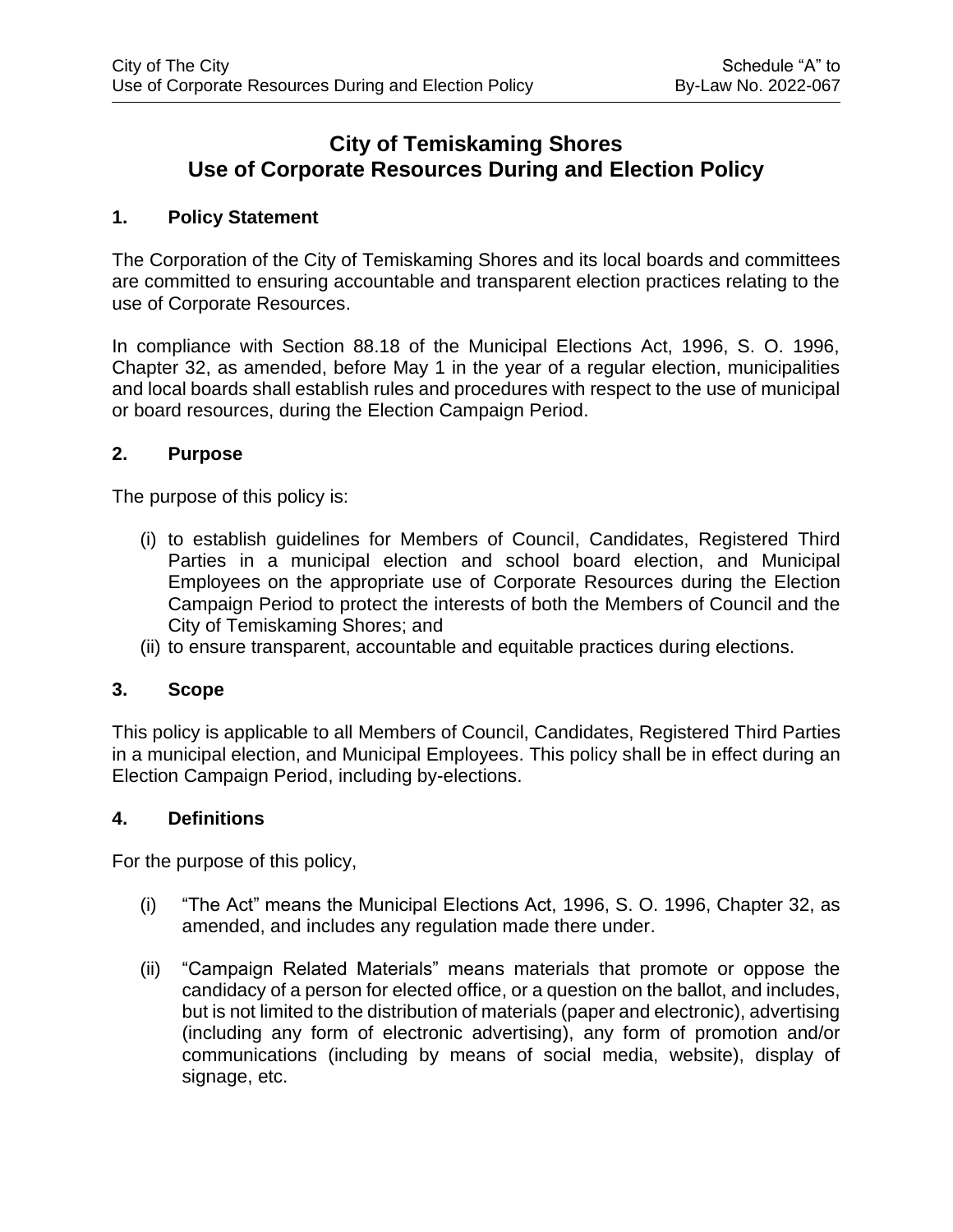- (iii) "Candidate" means any person who has filed and not withdrawn a nomination for an elected office at the municipal and school board level in an election or byelection.
- (iv) "Clerk" means the Clerk for the City of Temiskaming Shores or his/her designate.
- (v) "Corporate Resources" means real property, goods and/or services owned, controlled, leased, acquired, or operated by the City of Temiskaming Shores including, but not limited to: facilities, equipment, supplies, services, Staff, information technology (IT) assets, infrastructure or data.
- (vi) "Election Campaign Period" means the interval of time wherein campaigning is permitted by law. In the case of municipal elections, the period between filing nomination for office and voting day, the latter being the fourth Monday in October.
- (vii) "Member of Council" means a person elected to an office of the Council of The Corporation of the City of Temiskaming Shores.
- (viii) "Municipal Employees" means full-time, part-time, contract, seasonal employees, paid by the City of Temiskaming Shores.
- (ix) "Nomination Day" for a regular municipal election means the third Friday in August in the year of the election.
- (x) "Registered Third Party" means an individual, corporation or trade union that has filed a registration as a third party advertiser in the municipal election.
- (xi) "City" means The Corporation of the City of Temiskaming Shores.

#### **5. Policy Applications**

- (i) Technology Related Resources
	- a. Members of Council, Candidates, Registered Third Parties in a municipal election or school board election, and Municipal Employees shall not use the following City Corporate Resources as applicable, for the creation of Campaign Related Material, or the recording of election campaign-related messages:
		- 1. Computers;
		- 2. cell phones;
		- 3. tablets;
		- 4. printers;
		- 5. scanners;
		- 6. photocopiers;
		- 7. electronic or other signage that can be used to display messages;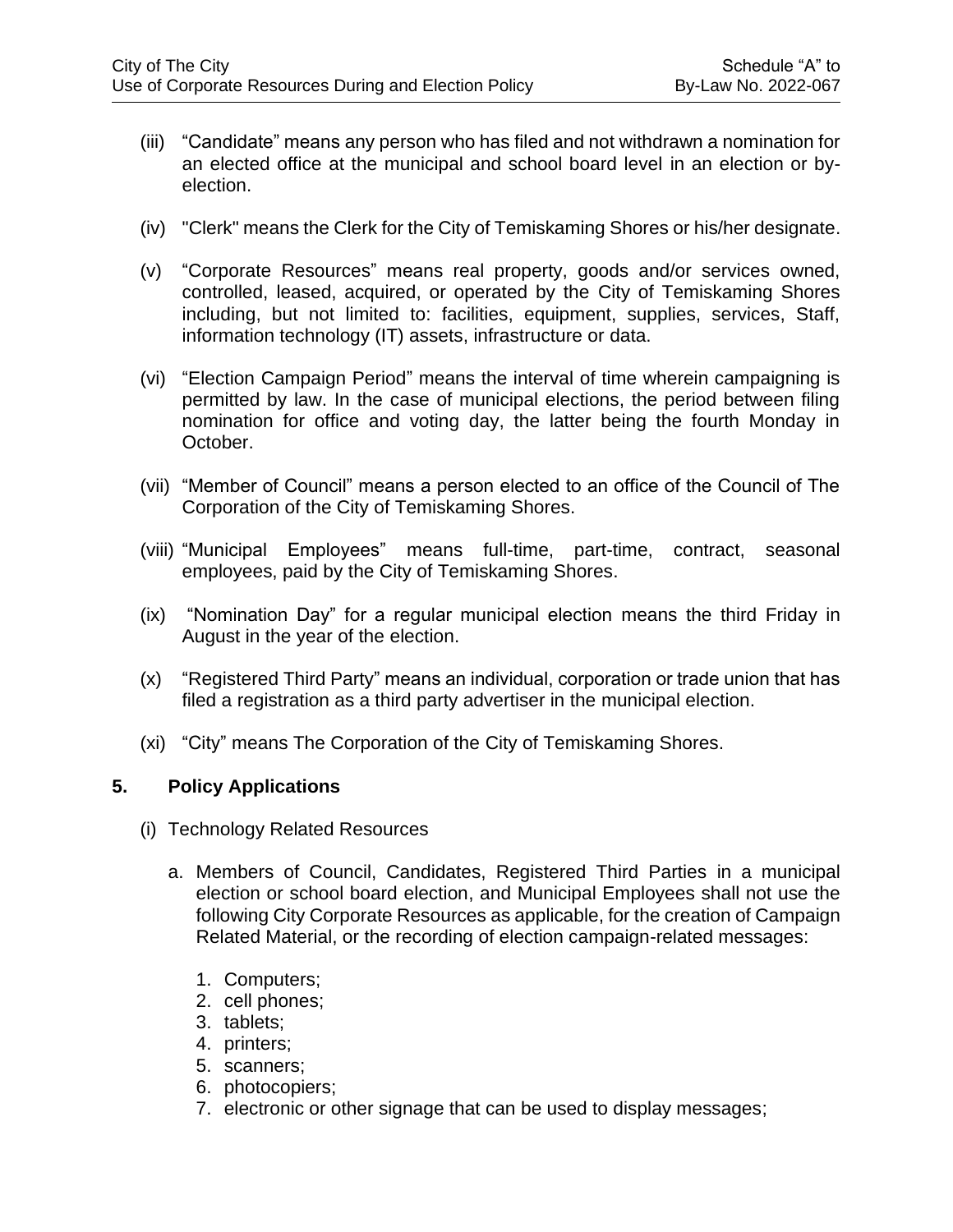- 8. email or social media accounts;
- 9. web sites or domain names;
- 10.telephone system including the voice mail system; and/or
- 11.any other technology resources.

Notwithstanding the foregoing, this does not apply to the Candidates list on the City's website. In addition, messages posted to the City's social media accounts (including Facebook, Instagram and/or Twitter) may be shared in the case of Facebook and Instagram or re-tweeted on Twitter by a Member of Council, a Candidate, Registered Third Party, and/or a Municipal Employee, to their personal or campaign social media accounts using social media official channels and not partially reproduced.

b. Corporate Resources, such as City-issued tablets and email addresses shall be provided to current Members of Council for council related purposes and to serve their constituents; however, shall not be used to support an election campaign.

Should a current Member of Council receive a message on their City-issued email address or telephone from a member of the public regarding his/her election campaign, the current Member of Council shall respond using his/her personal email address and/or telephone, and report to the Clerk.

(ii) The City Facilities/Property

Members of Council, Candidates, Registered Third Parties in a municipal election or school board election, and Municipal Employees shall not:

- a. Use any City facility or property for campaign events, unless the facility or property is rented in accordance with City rental agreements and the appropriate rates are paid. Facilities are booked on a first come first serve basis, subject to availability, and rentals are subject to the following conditions:
	- 1. all election Campaign Related Materials must only be displayed within the allotted rental period in the allotted rented area designated in the rental agreement;
	- 2. rentals of a City facility/ building cannot be used as a campaign office;
	- 3. rentals for campaign related activities are not permitted from the first date of advance voting to the day after voting day; and
	- 4. the City reserves the right to refuse or cancel a rental contract at any time, in accordance with the terms of the rental agreement, should it conflict with the City's corporate values or established policies or procedures, or presents a health and safety concern.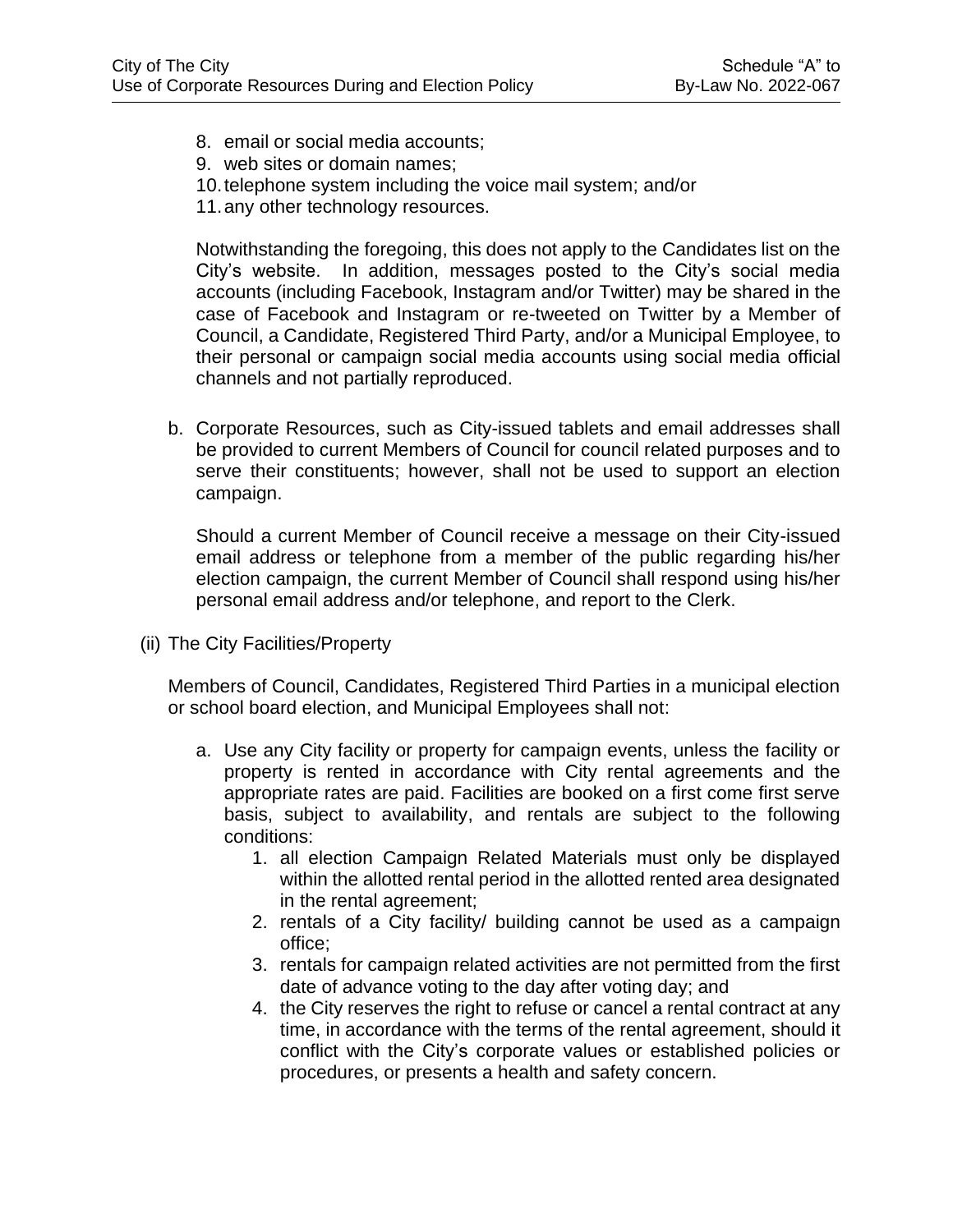- b. Notwithstanding the foregoing:
	- 1. Rentals of space or boardrooms at City Hall, or at City Library facilities is not permitted.
	- 2. The display of campaign related signs and any other election-related material must be in accordance with the City's Sign By-law.

#### (iii) Communications

Members of Council, Candidates, Registered Third Parties in a municipal election or school board election, and Municipal Employees shall not:

- a) print or distribute, through electronic or non-electronic means, any election Campaign Related Materials using the City's Corporate Resources; except in the case of a link to the City's website to obtain information about the municipal election only;
- b) campaign, distribute and/or display Campaign Related Materials in any municipal or local board facility, or at municipal or local board event including any municipal or board meeting;
- c) rent space (e.g., a booth) as part of a City organized event;
- d) print, distribute and/or display the City logo, slogan, Chain of Office, for any election Campaign Related Material;
- a) use City agreements with local media to print or distribute any election Campaign Related Materials, including but not limited to the City Bulletin in the Temiskaming Speaker and Temiskaming Weekender, or through CJTT FM;
- b) use photographs produced for and/or owned by the City for any election campaign related purposes; and/or
- c) Take a photograph or video recording of his or her marked ballot, in accordance with Section 49(3)(a) of the Act.

Notwithstanding the foregoing, Members of Council, Candidates, Registered Third Parties in a municipal election or school board election, and Municipal Employees may capture their own photos of City property for use in Campaign Related Materials, provided the photo is taken from a publicly accessible area, and does not contain a Municipal sign, logo, Chain of Office, or slogan in the background.

- (iv) City Corporate Resources
	- 1. The City is prohibited from making contributions in any form, using Corporate Resources, towards the promotion of, or opposition to the candidacy of a person for elected office.
	- 2. City Employees shall not actively work in support of a Candidate's election campaign unless they are on a leave of absence without pay.
	- 3. City Employees shall not post, promote or distribute Campaign Related Material on behalf of a Candidate or Registered Third Party at City facilities,